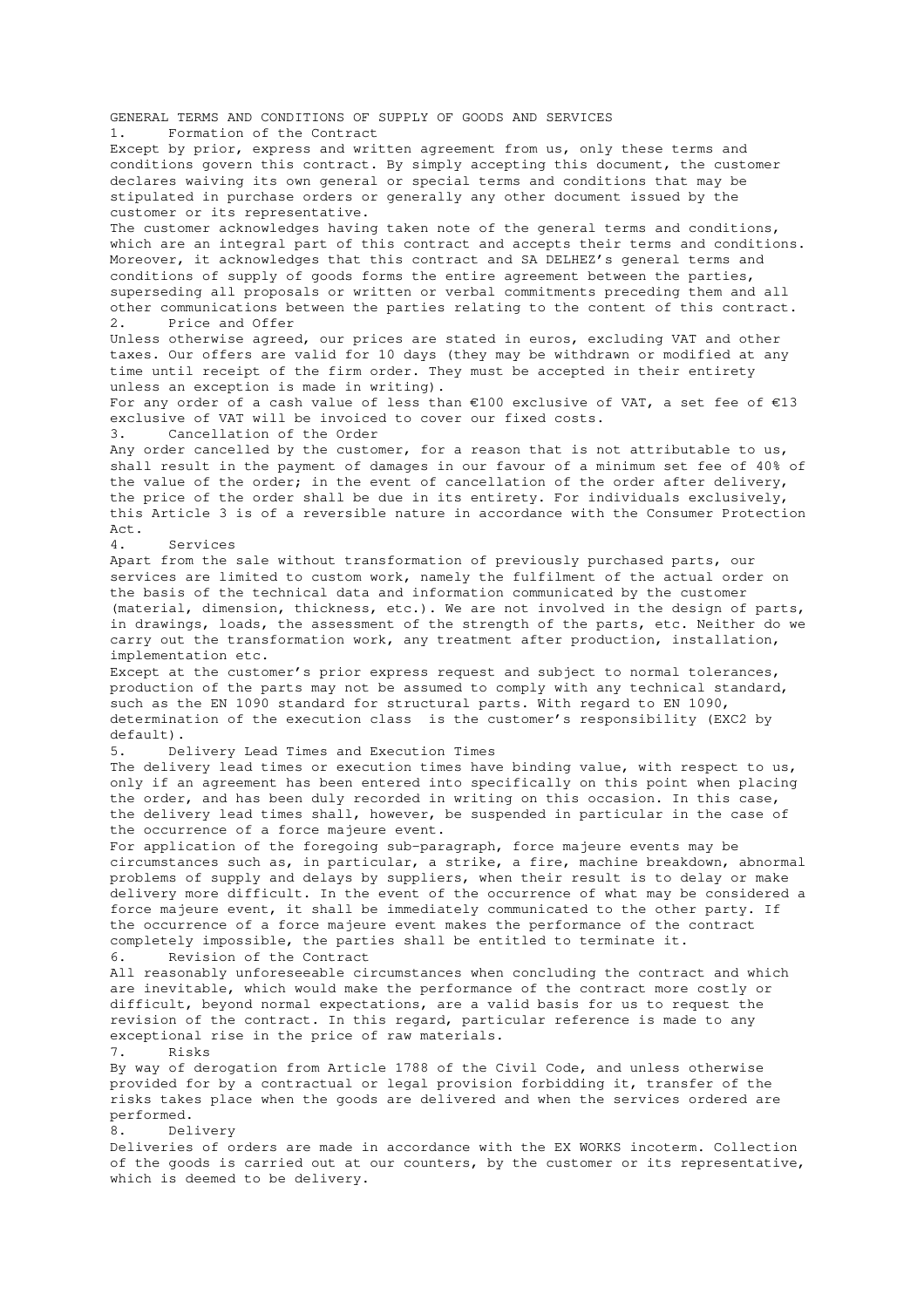If the customer requests delivery outside of our premises, it is entrusted to a third party company and the cost and carriage risks are borne by the customer. In this case, the customer undertakes to check whether the goods delivered strictly match the order placed. If the customer accepts the delivery, it is deemed to comply with the order, without a defect or damage and accordingly it has no remedy against SA DELHEZ. 9. Replacement The customer has a 365-day period after receipt of the order to return a returnable object (pallet and other objects) and to benefit from a refund of the latter. The return is carried out by the customer and at its expense. If the customer requests our involvement for a return, the latter is entrusted to a third party company and the carriage costs are chargeable to the customer. Returnable parts that are incomplete, disassembled, too damaged or too oxidised to be renovated shall not be refunded. 10. Claims Except for legal or contractual provisions to the contrary, any claim relating to the non-compliance of the goods sold or to an apparent defect affecting it must be made by registered letter within 8 days of the delivery. 11. Liability We decline all liability except for our services described in Article 4. Without prejudice to the foregoing, our liability may only be incurred in the cases where it is demonstrated that we have committed a fault in the actual execution of our work. In any event, our intervention will be limited to the repair and/or replacement (at our exclusive choice) of the part that does not comply with the order or is inherently defective (i.e. if the defect is attributable exclusively to either the material used (if it has been chosen by us - the effectiveness of the material imposed by the customer must be verified before it places its order) or when making the part); we shall not be responsible for any other damage whatsoever, whether direct or indirect and with acceptance of the offer and of these general terms and conditions of supply deemed to be an abandonment of any remedy with respect to this. 12. Payment and Interest Our invoices are payable to our head office, unless otherwise stated by us in writing. Should payment not be made on the due date, our invoices shall be automatically increased without prior notice, as a penalty clause, by a set fee of 10% but of a minimum of €50.00. They bear interest, also automatically and without prior notice, at the rate of 1% per month of delay from their due date; any month started is due in its entirety. For individuals exclusively, this Article 12 is of a reversible nature in accordance with the consumer protection act. 13. Claims regarding Invoices Any claim regarding an invoice must, to be taken into consideration, be made within 15 calendar days following receipt of the invoice, by postal registered letter. 14. Suspension of Performance of the Contract In the event of late payment and this includes intermediate invoices, we reserve the right to suspend, without notice, our services, whether they derive from this contract or previous or subsequent contracts, and resume them - unless otherwise specified - as soon as payment is made. 15. Termination of the Contract Any payment default, even in part, on the due date allows us, after formal notice that has remained without result for eight days, either to consider the contract automatically terminated, thereby cancelling any remaining parts of orders in progress or orders placed and requiring immediate payment of everything that has been executed, supplied and delivered, without prejudice to damages, or to seek forced payment of the latter. 16. Retention of Title Except for legal or contractual provisions to the contrary, we expressly retain title of the goods, even installed, until payment in full of all our claims with respect to the customer, due to the business relations that we have with it. In the event of late payment, we reserve the right, without prior notice, to take back any goods that have been delivered until payment in full of the price. By extension, we continue to enjoy this retention of title, even if the good has been transformed, transferred or sold; in the latter case, the claim on the resale price is automatically transferred to us. Transfer of the risks takes place, however, as the goods are delivered and as the services ordered are performed, in accordance with Article 9, until possibly we take them back. 17. Personal Data